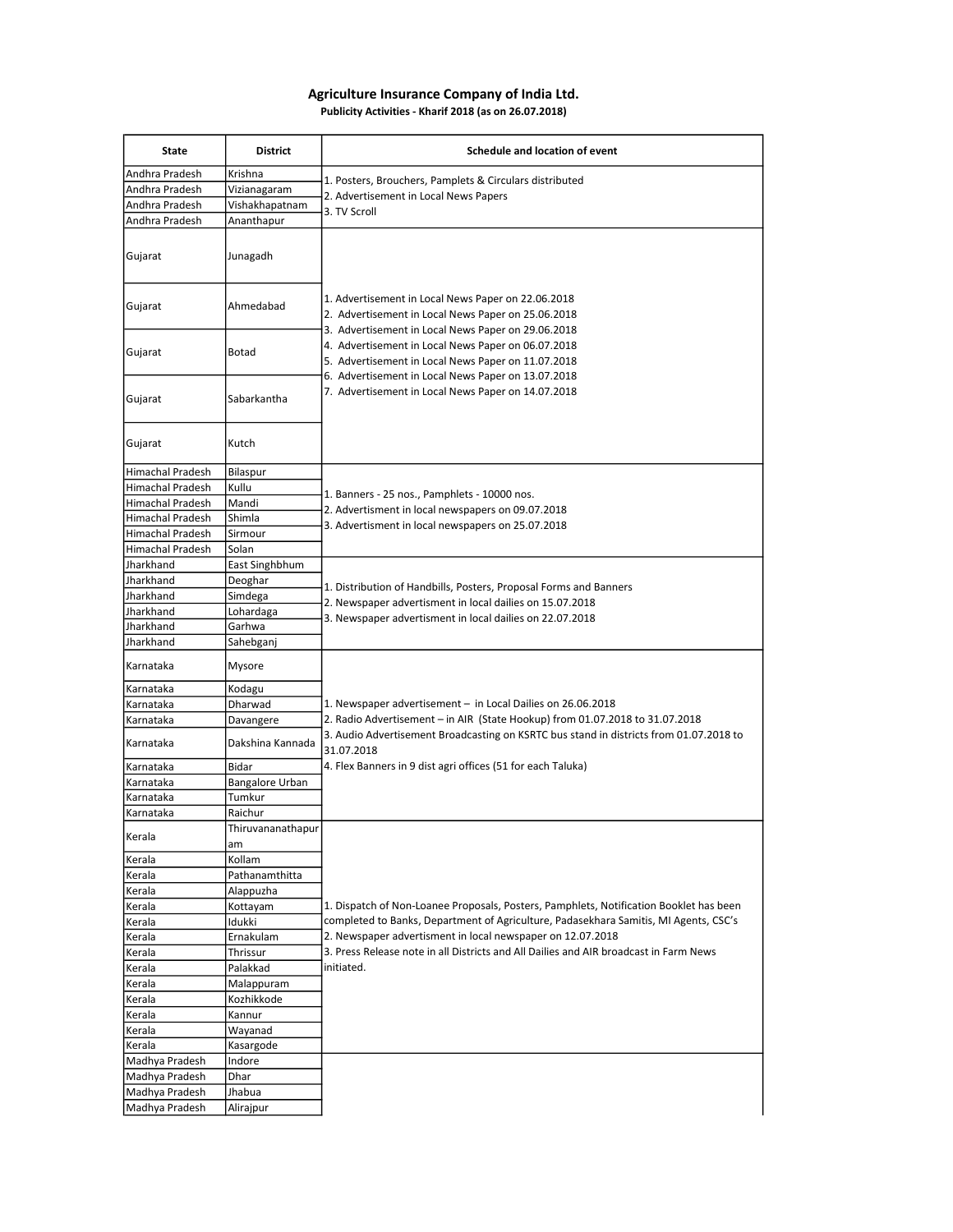| <b>State</b>      | <b>District</b>  | Schedule and location of event                                                                                                                                                                                                                                    |
|-------------------|------------------|-------------------------------------------------------------------------------------------------------------------------------------------------------------------------------------------------------------------------------------------------------------------|
| Madhya Pradesh    | Khandwa          | 1. Leaflets = 30000                                                                                                                                                                                                                                               |
| Madhya Pradesh    | Khargone         |                                                                                                                                                                                                                                                                   |
| Madhya Pradesh    | Barwani          |                                                                                                                                                                                                                                                                   |
| Madhya Pradesh    | Burhanpur        |                                                                                                                                                                                                                                                                   |
| Madhya Pradesh    | Harda            |                                                                                                                                                                                                                                                                   |
| Madhya Pradesh    | Hoshangabad      |                                                                                                                                                                                                                                                                   |
| Madhya Pradesh    | Betul            |                                                                                                                                                                                                                                                                   |
| Madhya Pradesh    | Jabalpur         |                                                                                                                                                                                                                                                                   |
| Madhya Pradesh    | Katni            |                                                                                                                                                                                                                                                                   |
| Madhya Pradesh    | Mandla           | 2. SMS intimating kh-17 claims payment on 04.07.2018                                                                                                                                                                                                              |
| Madhya Pradesh    | Balaghat         | 3. SMS intimating kh-17 claims payment on 11.07.2018<br>4. SMS intimating kh-17 claims payment on 18.07.2018<br>5. Advertisement in local daily on 22.07.2018<br>6. Advertisement in Krishi Magazines on 23.07.2018                                               |
| Madhya Pradesh    | Chindwara        |                                                                                                                                                                                                                                                                   |
| Madhya Pradesh    | Narshingpur      |                                                                                                                                                                                                                                                                   |
| Madhya Pradesh    | Dindori          |                                                                                                                                                                                                                                                                   |
| Madhya Pradesh    | Seoni            |                                                                                                                                                                                                                                                                   |
| Madhya Pradesh    | Rewa             |                                                                                                                                                                                                                                                                   |
| Madhya Pradesh    | Sidhi            |                                                                                                                                                                                                                                                                   |
| Madhya Pradesh    | Satna            |                                                                                                                                                                                                                                                                   |
| Madhya Pradesh    | Singhroli        |                                                                                                                                                                                                                                                                   |
| Madhya Pradesh    | Bhopal           |                                                                                                                                                                                                                                                                   |
| Madhya Pradesh    | Sehore           |                                                                                                                                                                                                                                                                   |
| Madhya Pradesh    | Raisen           |                                                                                                                                                                                                                                                                   |
| Madhya Pradesh    | Vidhisa          |                                                                                                                                                                                                                                                                   |
| Madhya Pradesh    | Rajgarh          |                                                                                                                                                                                                                                                                   |
| Madhya Pradesh    | Morena           |                                                                                                                                                                                                                                                                   |
| Madhya Pradesh    | Sheopur          |                                                                                                                                                                                                                                                                   |
| Madhya Pradesh    | <b>Bhind</b>     | 1. Posters = $5000$                                                                                                                                                                                                                                               |
| Maharashtra       | Sindhudurg       | 2. Mobile Van in all the districts                                                                                                                                                                                                                                |
| Maharashtra       | Ahmednagar       | 3. Audio Publicity at bus stands                                                                                                                                                                                                                                  |
| Maharashtra       | Kolhapur         | 4. Advt. in AIR                                                                                                                                                                                                                                                   |
|                   |                  | 5. Newspaper advertisement in local dailies on 12.07.2018                                                                                                                                                                                                         |
| Maharashtra       | Latur            | 6. Newspaper advertisement in local dailies on 17.07.2018                                                                                                                                                                                                         |
| <b>Tamil Nadu</b> | Thiruvarur       |                                                                                                                                                                                                                                                                   |
| <b>Tamil Nadu</b> | Namakkal         |                                                                                                                                                                                                                                                                   |
| <b>Tamil Nadu</b> | Trichy           |                                                                                                                                                                                                                                                                   |
| <b>Tamil Nadu</b> | Madurai          |                                                                                                                                                                                                                                                                   |
| <b>Tamil Nadu</b> | KanyaKumari      |                                                                                                                                                                                                                                                                   |
| Tamil Nadu        | Dindigul         | 1. Distributed Leaflets in all the alloted districts through VLE's of CSCs, Agriculture Dept &                                                                                                                                                                    |
| <b>Tamil Nadu</b> | Karur            | field functionaries.                                                                                                                                                                                                                                              |
| <b>Tamil Nadu</b> | Erode            |                                                                                                                                                                                                                                                                   |
| <b>Tamil Nadu</b> | Ariyalur         |                                                                                                                                                                                                                                                                   |
| <b>Tamil Nadu</b> | Perambalur       |                                                                                                                                                                                                                                                                   |
|                   |                  |                                                                                                                                                                                                                                                                   |
| Tamil Nadu        | Ramanathapuram   |                                                                                                                                                                                                                                                                   |
| Telangana         | Khammam          |                                                                                                                                                                                                                                                                   |
| Telangana         | Medak            |                                                                                                                                                                                                                                                                   |
| Telangana         | Nalgonda         |                                                                                                                                                                                                                                                                   |
| Telangana         | Sangareddy       |                                                                                                                                                                                                                                                                   |
| Telangana         | Suryapet         | 1. Posters, Brouchers, Pamplets & Circulars distributed                                                                                                                                                                                                           |
| Telangana         | Badradri         | 2. Advertisement in Local News Papers on 06.07.2018                                                                                                                                                                                                               |
| Telangana         | Warangal (Rural) | 3. Advertisement in Local News Papers on 07.07.2018                                                                                                                                                                                                               |
| Telangana         | Nagarkurnool     | 4. Advertisement in Local News Papers on 08.07.2018<br>5. Advertisement in Local News Papers on 11.07.2018<br>6. Advertisement in Local News Papers on 12.07.2018<br>7. Advertisement in Local News Papers on 13.07.2018<br>8. TV Scroll 11.07.2018 to 15.07.2018 |
| Telangana         | Wanaparthy       |                                                                                                                                                                                                                                                                   |
| Telangana         | Warangal (Urban) |                                                                                                                                                                                                                                                                   |
| Uttarakhand       | Almora           |                                                                                                                                                                                                                                                                   |
| Uttarakhand       | Bageshwar        |                                                                                                                                                                                                                                                                   |
| Uttarakhand       | Nainital Plain   |                                                                                                                                                                                                                                                                   |
| Uttarakhand       | Nainital Hill    | 1) Distributed, 1300 Notifications, 35000 proposals, 18000 Hand bills, 3500 posters & 36                                                                                                                                                                          |
| Uttarakhand       | Pithoragarh      | banners                                                                                                                                                                                                                                                           |